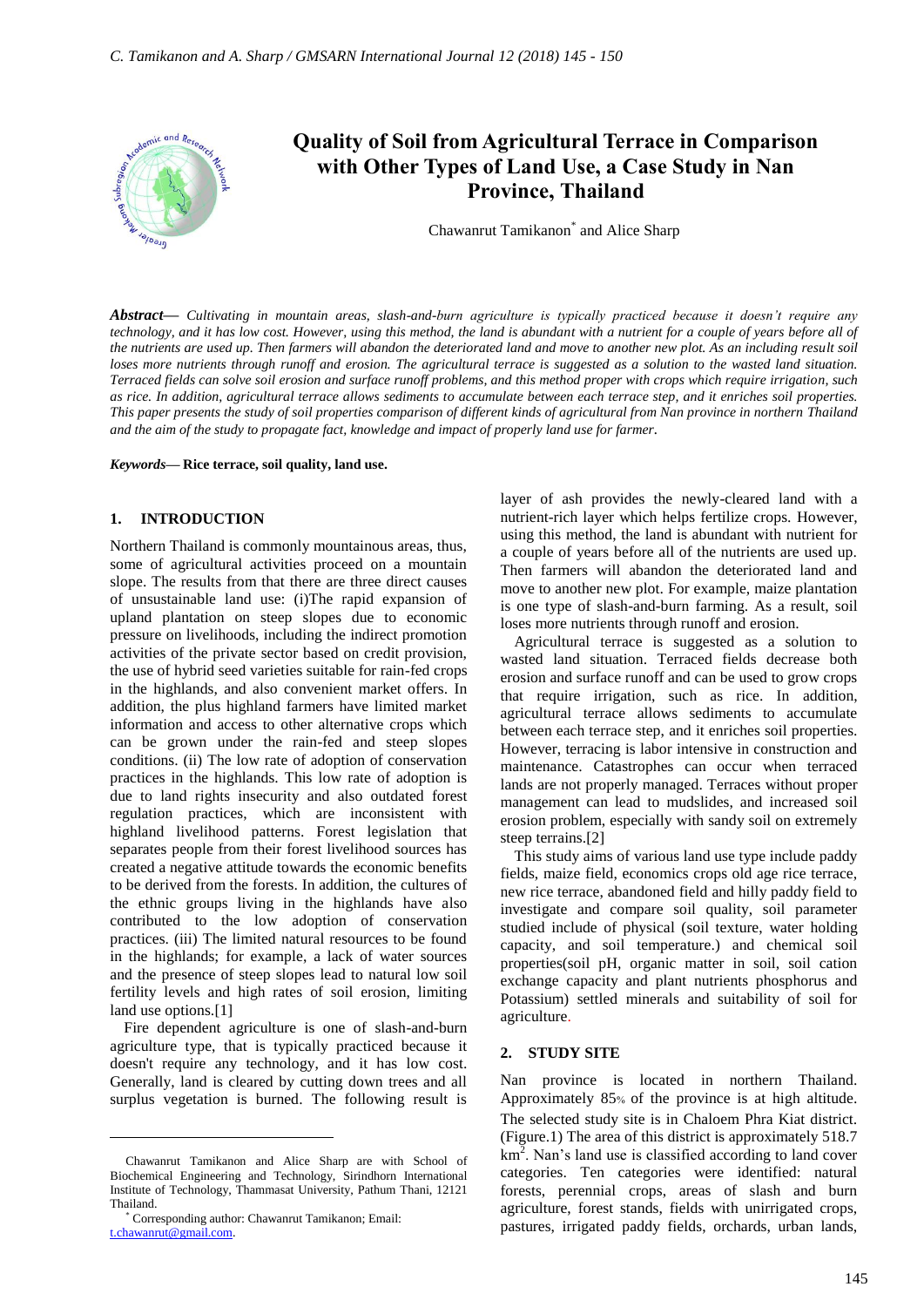and water bodies. Land use for agriculture accounted for 19.72% according to Thailand Department of Mineral Resources. Paddy rice is mostly grown in lowlands as a subsistence crop, and its production period lasts from June through to November. Slash-and-burn agriculture is also practiced. Planting in upland area is allocated to various types of crops with the majority (53%) represented mainly crops as maize, banana, cashew, coffee, and millet, followed by rice (20%), permanent crops (19%), and vegetables and flowers (0.27%).[3]



**Fig. 1. Map of Nan province showing location of Chaloem Phra Kiat district boundaries.[1]**

## **3. RESEARCH METHODOLOGY**

Soil samples were collected from several sites which have different types of land use consisting of; 1) soil from low land paddy fields 2) soil from maize field 3) soil from economics crops 4) soil from old age rice terrace. 5.) Soil from new rice terrace 6.) Soil from abandoned field 7.) soil from hilly paddy field.

Collecting soil samples by random sampling method depends on land use terrain (top, middle and low area). Five samples were collected from each area. Excavation of soil samples can be done by digging from the surface deep down to about 6 to 8 inches. The shovel is inserted straight into the ground then soil is lifted out from the ground forming a V-shaped hole. (Figure 2) A 1-inch slice of soil is taken out along with a vertical side of the hole. Both sides of soil are removed and leaving about 1 inch in the center with hand. The 1 inch thick of and 6 inches long will be placed in the clean plastic bag and moved on to the next sample location. All soil samples from the same area are mixed together in one plastic bag. After collecting soil, samples are air-dried, and sun light needs to be avoided.[4, 5]



**Fig.2 The V shape of soil holds.[6]**

The study focuses on two major properties of soil: physical and chemical properties. Physical properties of soil are determined by the following parameters[7, 8]:

Soil texture used for determining the relative masses of sand, silt and clay in the soil sample. Classification soil texture involves with removing each particle size group (sand, silt, and clay) from pre-treated soil and water mixture that settled in a cylinder. The soil total weight of sand, silt, and clay must compile with 100% of soil. Calculations required in this method include using of scaling factor for pipette analysis and calculation for sieve analysis. For getting the complete result, the triangle (Figure.3) containing twelve textural classes is used for classification of soil texture, each of which is combined of various components of sand, silt, and clay.[9]



**Fig.3 The textural soil classified triangle.[10]**

Calculation percentages of each of the separates can be used with textural triangle;

% 
$$
clay = \frac{20 \times \text{mass of clay in a liquid}}{\text{total mass of soil}} 100\%
$$

% silt =  $\frac{2}{3}$ total mass of soil % sand =  $100\% - (\% \text{silt} + \% \text{clay})$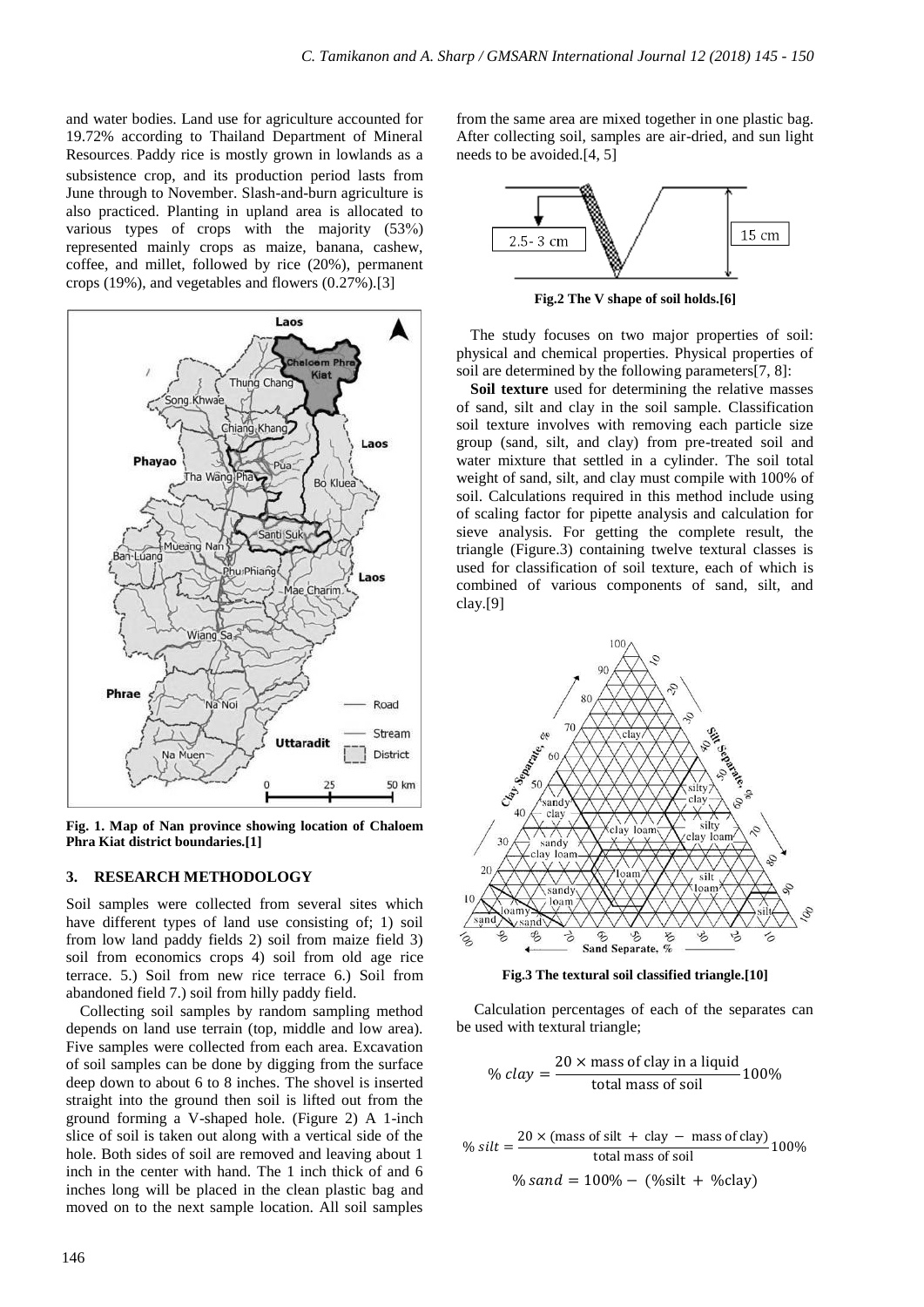**Water holding capacity** is related by the soil texture and the soil organic matter. Soil texture is a indicating of the soil particle size distribution. In regular, the high water holding capacity depend on the high percentage of silt and clay size particles, Small particles have much larger surface area that allows the soil can hold the greater quantity of water. The organic material in soil also influences with water holding capacity. As higher percentage of organic matter in soil, the water holding capacity also higher. The following methods can be used to determine water holding capacity; calculation of volume of water held in soil sample dry weight and the equation below.

#### Water holding capacity  $(\%)$ :

$$
=\frac{Sample\ weight\ after\ centrifugation\ -\ dry\ sample\ weight}{dry\ sample\ weight} \times 100
$$

**Soil temperature** is one of the factors that drive germination, flower blooming, decomposing, and a variety of other processes. Soil temperature is the measurement of the warmth in the soil. It is measured at 2 depths which are 5 cm and 10 cm deep into the ground. The screwdriver is used for making a pilot hole so that a thermometer can be easily pushed into hard soil. The process is repeated for 5 times in each area.

For chemical parameters[11], the following parameters are determined:

Soil pH is measurement of acidity or alkalinity (basicity) that is present in soil solution, which can directly affect the solubility and also the ability of plant roots can uptake of nutrients. For the test, distilled or deionized water is used when measuring pH. Fresh Distilled water that is close to pH 7.0 can remove ions that are processed through resin filtration and the water can be extremely reactive.[12-15] Soil pH is determined from active acidity that is calculated by the negative log (base 10) as

# $pH = -\log_{10}[H^+]$

# $[H^+]$  is the concentration of  $H^+$  in solution (mol/L)

The pH value can be shown an amount of acidity or alkalinity. (Table.1)

**Organic soil carbon**, the remains composting process of plant material, roots, and soil organisms in any various stages of synthesis and decomposition, The organic content in soil has a mainly influence on soil aggregation, moisture retention, nutrient reserve, and some biological activity. (Table.2) This method uses chromic acid solution for measure the oxidizable organic carbon content in a soil. Ignition method makes weight losing that is based measuring from a dry soil sample when exposed in high temperatures. The occurrence of weight loss in this temperature is related to oxidizable organic carbon.[16-18] (Additional information in Soil

organic carbon by Walkley-Black method, 1947).

**Soil cation exchange capacity** used for represents the total quantity of exchangeable cations that the soil can adsorb.

|  | Table 1. Soil Classification Based on pH Value[11] |  |  |  |
|--|----------------------------------------------------|--|--|--|
|--|----------------------------------------------------|--|--|--|

| Degree of acidity and<br>alkalinity | pH Ranges   |
|-------------------------------------|-------------|
| Ultra acid                          | <3.5        |
| Extremely acid                      | $3.5 - 4.4$ |
| Very strongly acid                  | $4.5 - 5.0$ |
| Strongly acid                       | $5.0 - 5.5$ |
| Moderately acid                     | $5.6 - 6.0$ |
| Slightly acid                       | $6.1 - 6.5$ |
| Neutral                             | $6.6 - 7.3$ |
| Slightly alkaline                   | 7.4-7.8     |
| Moderately alkaline                 | 7.9-8.4     |
| Strongly alkaline                   | $8.5 - 9.0$ |
| Very strongly alkaline              | >9.0        |

**Table 2. Rating of OM Value in soil [11]**

| <b>Rating</b> | Range (%)   |
|---------------|-------------|
| Very low      | < 0.5       |
| Low           | $0.5 - 1.0$ |
| Slightly low  | $1.0 - 1.5$ |
| Moderate      | $1.5 - 2.5$ |
| Slightly high | $2.5 - 3.5$ |
| High          | $3.5 - 4.5$ |
| Very high     | >4.5        |

The major Cations are positively charged ions such as calcium  $(Ca^{2+})$ , magnesium  $(Mg^{2+})$ , and potassium  $(K^+)$ . All these cations are held by the negatively charged in clay soil and organic matter particles. The method for measurement of the soil's ability to hold cations.[19] The calculation for CEC can calculate from equation below.

 $Ca^{++}$  or  $Mg^{++}$ , cmol<sub>c</sub>kg<sup>-1</sup>:  $=\frac{Readable value(mgL^{-1})}{1 + 1 + 1 + 1}$ 

equivalent weight of  $Ca^{++}$  or  $Mg^{++}$ 

**Plant nutrients, The Phosphorous** are regularly weak acid extractants that dissolve calcium, aluminum phosphates and iron in the soil. The bicarbonate ion can be removed from The calcium phosphates and leaving phosphorus, which are measured as an "index" by Bray II [18].

The Bray equation as:

*Available Phosphorus* 
$$
(mg/kg) = \frac{B \times X \text{ (mg/kg)}}{A \times DF \text{ (standard)}}
$$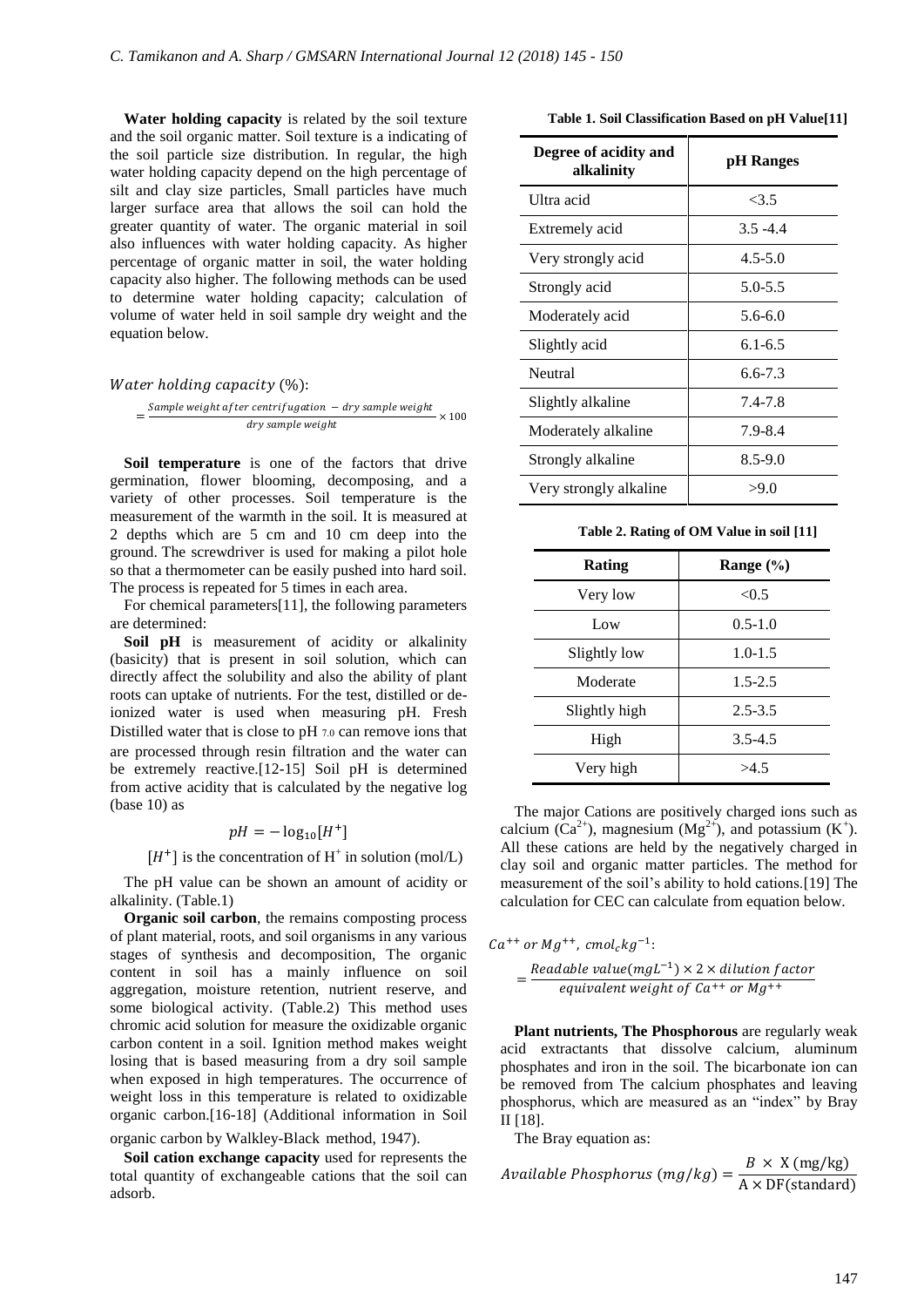- $B = Phosphorus concentration from chart/equation$  $(\mu g/2.5 \text{ mL})$
- $A =$  Oven-dry sample weight (g)
- $X =$  Dilution factor

and **Potassium** is used for enhance disease resistance in plants and crops by strengthening of stems stalks, stems, and also contributes to a thicker cuticle and plant protection that against disease and water loss, The ammonium-acetate extractant and potassium standard solution are widely used method for estimate K value in soil sample.[11] The equation of estimation Potassium value is

Available Phosphorus (m $g/kg^{-1})$ 

 $K = constant of method (mg/kg<sup>-1</sup>)$  $df = dilution factor$ 

Secondary data is collected. Information related to land use in Nan province and other noted documents to the study will be collected from secondary source.[2, 7, 11, 20, 21]. The analysis of soil quality is carried out followed by comparing the results of all agricultural patterns that is the most suitable with mountain landscape in the northern part of Thailand which will also maintain soil surface quality.

## **4. RESULT AND DISCUSSION**

The soil samples from 7 areas are maize field economics crops, hilly paddy field, abandoned field Low land paddy fields, old age rice terrace, and newly rice terrace. Each area is executed with different purpose. The area's detail (Table.3) can be used for explaining the correlation of inspection result. This study proceeded in September to October in the rainy season. Since the Samples were high moisture. Before laboratory inspection, Air drying was necessary. The result show varied physical and chemical properties of soil sample all areas. (Table.4)

The soil texture result classifies most soil samples are clay soil that can be majoring 3 sub-kinds of soil as the clay soil consists 40% of clay can be found at economic crops, hilly paddy field and abandoned field. The clay loam soil consists 27-40% of clay can be found at maize field and low land paddy field. The sandy clay loam consists of 20-27 % of clay and more than 45% of sand is only found at age rice terrace.

Soil texture results vary in line with soil water holding capacity. Thus soils which from economic crops, hilly paddy field and abandoned field the best absorption ability are following by maize field and low land paddy field. And the old age rice terrace is the lowest absorption ability.

The soil temperature is the indicator of soil moisture and also due to ambient temperature. The measurement of soil temperature presents invariable result. The average soil temperature is  $25-30$  °C. Although some area is high temperature, the collecting sample was proceeded on during the day but high soil temperature that might not be affected on plant growth.

Chemical analysis shows pH value was approximately 5-6. The old age rice terrace and new rice terrace show the soil pH are slightly acidic. Maize field, economics crops, hilly paddy field and low land paddy field were estimated pH value as strongly acid. And soil from abandoned area is very strongly acidic. The approximately percent of organic matter value is 2-3. The areas which are high OM value as maize field and new rice terrace. The reason of high OM percentage possibly from the crop straw incorporation during soil preparation and the new rice terrace can be caused by fresh area plantation.

**Table.3 Detail of sample area.** 

| Area                       | Area size<br>$(m^2)$<br>x10 <sup>4</sup> | <b>Duration</b><br>used<br>(year) | Kinds of crop<br>were planted.                   |
|----------------------------|------------------------------------------|-----------------------------------|--------------------------------------------------|
| Maize field                | 3.2                                      | 20                                | Maize                                            |
| Economics<br>crops         | 4.8                                      | 20                                | Coffee bean.<br>cashew nut.<br>banana and millet |
| Hilly paddy<br>field       | $2.7 - 2.9$                              | $50-60$                           | Rice                                             |
| Abandoned<br>field         | $1.6 - 2.4$                              | 10                                | Some economic<br>plants                          |
| Low land<br>paddy field    | 2.1                                      | $30-40$                           | Rice                                             |
| Rice terrace<br>(old-aged) | 12.6                                     | 15                                | Rice                                             |
| Rice terrace<br>(New-aged) | 4.8                                      | 3                                 | Rice, banana and<br>coffee                       |

The nutrients in the soil are Nitrogen, Phosphorus, and Potassium. Due to soil samples were collected from provincial area Nitrogen that loses during transporting samples. Numerically phosphorus was detected in both of old age rice terraces and new rice terrace but less than in other areas. The high phosphorus value in rice terrace may cause by rice terrace areas are wet land and the condition is not encouraged for soluble phosphorus thus Phosphorus can be detected with high amount in soil surface. In the other hand, Potassium was found with small amounts in old age rice terraces and new rice terrace that might be caused by those areas are also wet land and potassium is good solute so the value of potassium in soil might be low.

The exchange cation capacity presents good uptake ability for soil nutrients. Observations of abandoned field and economics crops are low cation exchangeable capacity, the consequence of lacking suitable maintaining soil.

Most land use in Nan province is planting rice, maize, some economics crop such as; coffee bean is recent product which was earned much profit. Cashew nut is regularly implanted. Processed banana products are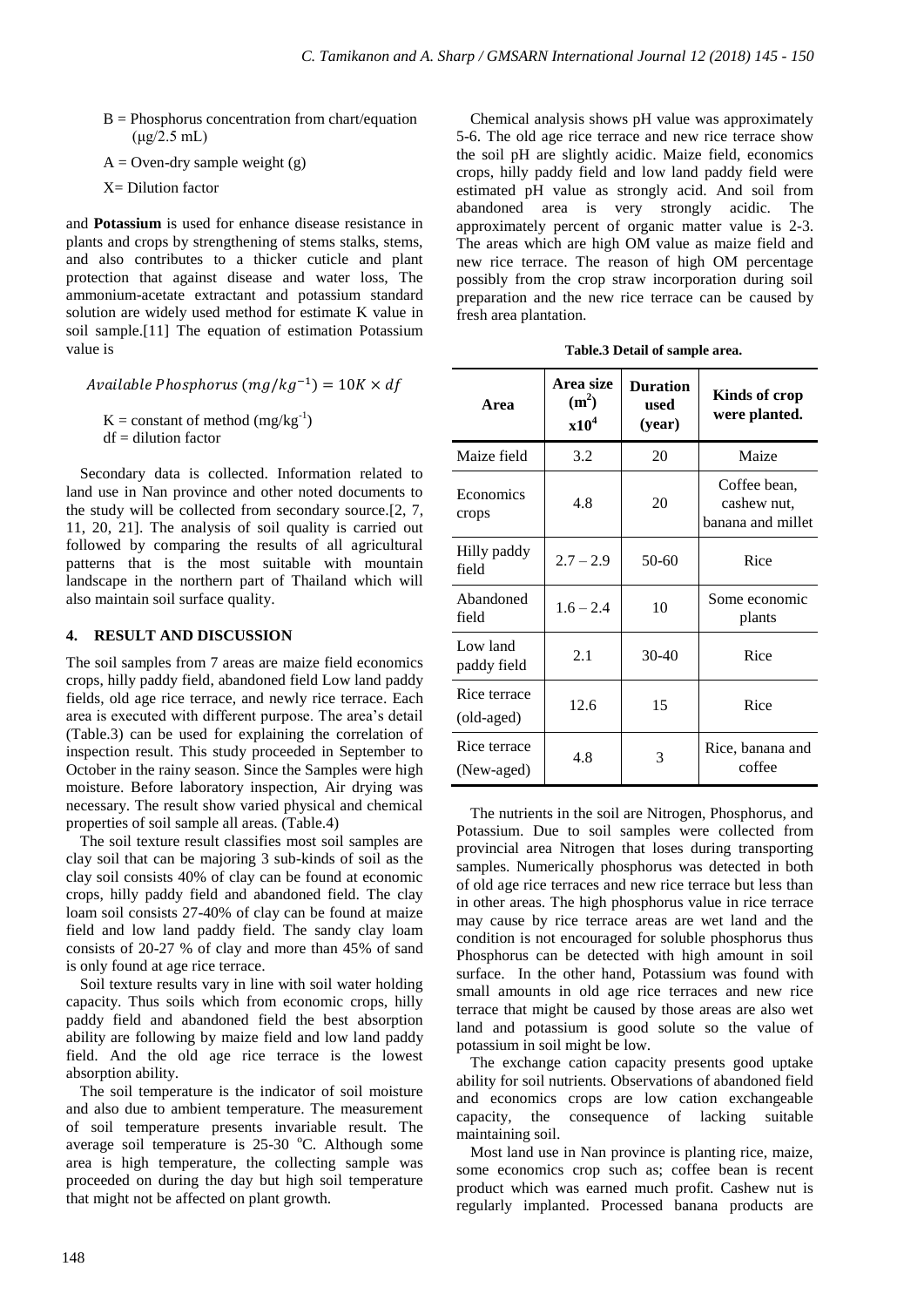popular in Nan so affected to banana demand is high. And Millet was grown in only some season.

Slash-and-burn farming in Nan province still proceeded in some area as follows hilly paddy rice and maize field, that has many negative impacts on the environment including deforestation which is consequence directly from cutting down forests for crop lands creation, an increase in human-induced forest fires and loss of habitat and species. Slash-and-burn agriculture still is significant soil problem which needs the right management in Nan. Including of soil erosion and accompanying landslides, water contamination, and/or dust clouds, blown away by winds during droughts.

The government has the solution by giving agreement with local farmers that can burn their crop residue in only specific duration. In the past rice terrace not unpopular execute because of the villager's faith. They respect in ancestor's spirit and believe ancestor spirits could help to grow the plant and giving them high productivity. Villagers need to elucidate correctly understanding about cultivation.

**Table.4 The result of Physical and Chemical soil properties from Chaloem Phra Kiat district, Nan**

|               | Note                            | Water<br>holding<br>capacity<br>(% ) | Sand<br>(%) | Silt<br>(%) | Clay<br>$(\% )$ | Soil<br>texture       | Soil temperature $(^{\circ}C)$ |                                   |                                 |     |               |                  | Cation           |                                                        |
|---------------|---------------------------------|--------------------------------------|-------------|-------------|-----------------|-----------------------|--------------------------------|-----------------------------------|---------------------------------|-----|---------------|------------------|------------------|--------------------------------------------------------|
| Sample<br>No. |                                 |                                      |             |             |                 |                       | Ambient<br>temperature         | Average<br>under 5<br>cm<br>depth | Average<br>under 10<br>cm depth | pH  | OM<br>$(\% )$ | P<br>(mg)<br>kg) | K<br>(mg)<br>kg) | exchange<br>Capacity<br>$\text{cmol}_c \text{kg}^{-1}$ |
| $\mathbf{1}$  | Maize<br>field                  | 47.17                                | 44.2        | 28.2        | 27.6            | Clay<br>loam          | 29.0                           | 26.7                              | 25.7                            | 5.3 | 2.95          | $\overline{4}$   | 101              | 9.75                                                   |
| $\mathbf{2}$  | Econo<br>mics<br>crops          | 48.56                                | 36.2        | 23.2        | 40.6            | Clay                  | 28.0                           | 25.8                              | 26.2                            | 5.1 | 2.40          | $\overline{4}$   | 94               | 7.65                                                   |
| 3             | Hilly<br>paddy<br>field         | 44.14                                | 30.2        | 29.3        | 40.6            | Clay                  | 25.0                           | 26.1                              | 25.3                            | 5.1 | 2.30          | 3                | 117              | 11.06                                                  |
| 4             | Aband<br>oned<br>field          | 45.41                                | 32.2        | 27.2        | 40.6            | Clay                  | 28.5                           | 27.4                              | 26.4                            | 4.9 | 2.23          | 3                | 134              | 8.37                                                   |
| 5             | Low<br>land<br>paddy<br>field   | 44.32                                | 30.2        | 41.2        | 28.6            | Clay<br>loam          | 28.0                           | 29.2                              | 27.9                            | 5.1 | 1.94          | $\overline{5}$   | 141              | 10.42                                                  |
| 6             | Rice<br>terrace<br>(old<br>age) | 39.99                                | 46.2        | 26.2        | 27.6            | Sandy<br>clay<br>loam | 26.5                           | 25.9                              | 25.3                            | 6.3 | 2.14          | 21               | 48               | 11.85                                                  |
| 7             | Rice<br>terrace<br>(New)        | 42.39                                | 32.2        | 36.2        | 31.6            | Clay<br>loam          | 27.5                           | 27.4                              | 26.6                            | 6.4 | 2.79          | 43               | 58               | 11.47                                                  |

## **5. CONCLUSION**

The study is a comparison of soil qualities. It shows that both soil properties are being in good condition for crop cultivation. In the present time, the deterioration of soil in Nan is in lower level. The results from the investigation summarize that mountainous agriculture has negative impact on soil surface. The results of soil qualities might be altered by adding fertilizer during planting season.

Although soil qualities show the unexpected results, exhaustive observation represents soil quality between old age rice terrace and new rice terrace are not much different. Thus, rice terrace production could be a good preservation of soil quality. In the other hand, the cause of soil deterioration can occur if other mountainous

agriculture is performed for a long time without good management.

Nowadays, the villagers accept to perform rice terrace method in many areas in Nan under supervising of state aid and proper economic management. The irrigation system has been preceded for solving the lack of water during drought season.

Although rice terrace production requires the amount of budget, the government has to support and provide technical knowledge about suitable cultivation to farmers and also apportion fund for them. Those things can solve deforestation problem and also encourage better economic system. Rice terrace method does not only solve soil deterioration but also rice terrace is an attractive place for traveling which can encourage tourism business in local community.

Therefore, this study aims to provide scientific